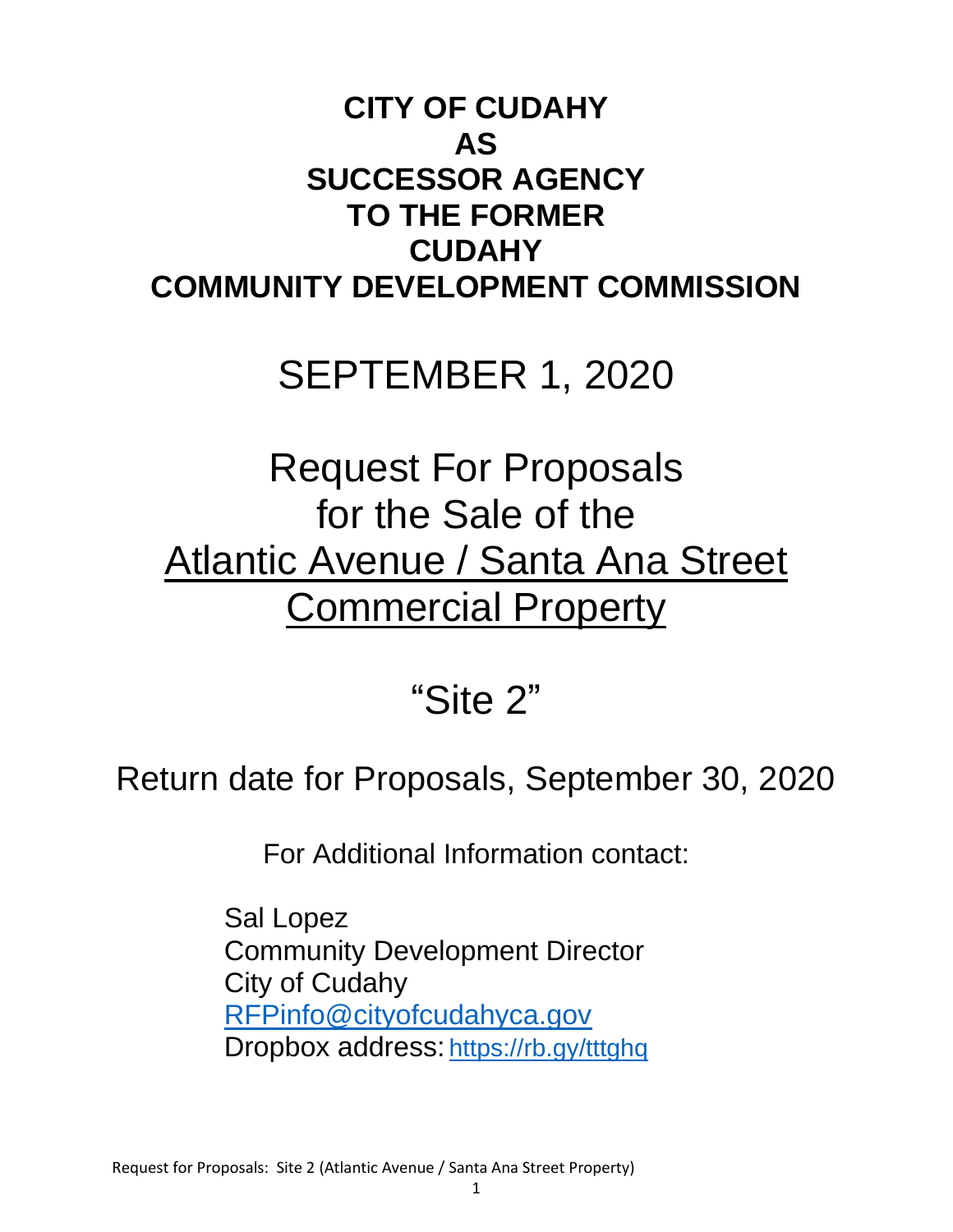#### **Introduction**

The City of Cudahy as the Successor Agency to the former Cudahy Community Development Commission (the "Successor Agency)" seeks to obtain proposals to purchase certain lands owned by the Successor Agency. The lands which are the subject to this Request for Proposals is referred to herein as the "Atlantic Avenue / Santa Ana Street Commercial Property," or the "Property," or "Site 2."

The Property is identified as "Site 2" in the document entitled "2015 Long-Range Property Management Plan" prepared for the Successor Agency, dated October 2015 (the "Cudahy LRPMP"). The Property is subject to disposition by the Successor Agency as part of the redevelopment dissolution process which is set forth in this Request for Proposals and Health and Safety Code Section 34191.5.

A copy of the text of the Cudahy LRPMP together with certain other documents as relate to Site 2 have been posted to a Dropbox hosted by the City of Cudahy (the "City") on behalf of the Successor Agency and may be viewed by interested persons at Dropbox address below (the "Site 2 Dropbox"):<https://rb.gy/tttghq>

This Request for Proposals to purchase Site 2 is referred to herein as the "RFP" or the "RFP for Site 2."

The persons or entities who provide a timely written response to this RFP for Site 2 are referred to herein as "Bidders" or individually, a "Bidder."

The written proposal of each particular Bidder to acquire Site 2 from the Successor Agency is referred to herein as a "Proposal."

The Successor Agency is seeking a qualified purchaser of the Atlantic Avenue / Santa Ana Street Commercial Property who will assist the Successor Agency to realize the following objectives for sale of the Property to such Bidder:

- Assist the Successor Agency to realize the highest possible compensation for a sale and completed transfer of the Property by the Successor Agency to the Bidder at the earliest feasible time;
- Has the technical expertise to undertake and complete the preparation of the written documentation of the terms and conditions of its Proposal to purchase Site 2 for acceptance by the Successor Agency; and
- Demonstrate the financial resources and experience necessary to achieve these objectives.

The final acceptance of any Proposal for the sale of Site 2 by the Successor Agency is subject to ratification by the Los Angeles County First Supervisorial District Consolidated Oversight Board (the "County Oversight Board") as set forth herein.

Given the multi-phased nature of a transaction to undertake and complete the acquisition of the Property from the Successor Agency, arrangements or associations between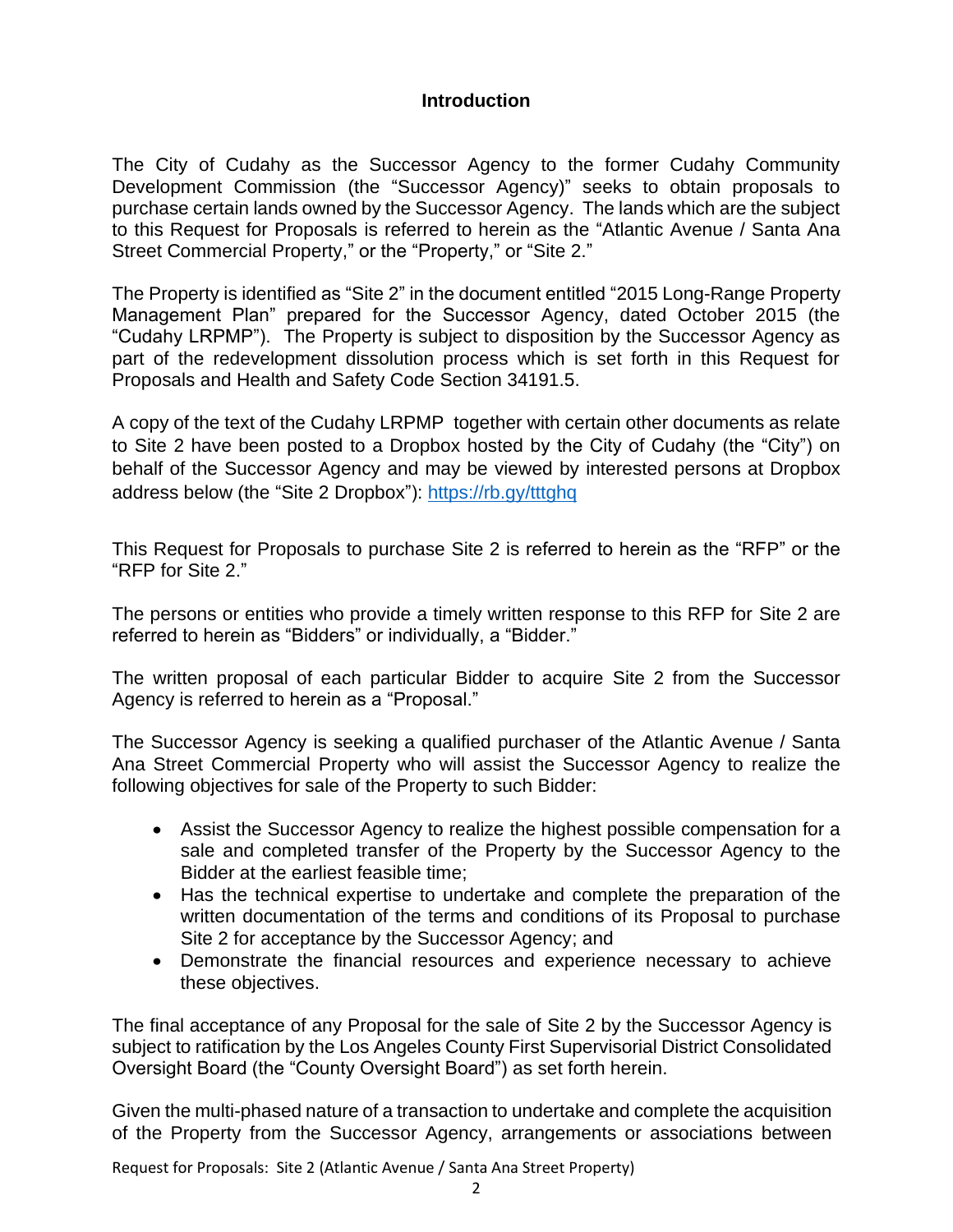developer teams (developers, architects, etc.) and environmental consultants are welcome as part of the response of any interested person to this RFP.

Concurrently with the release of this RFP for Site 2, the Successor Agency has also issued requests for proposals for other lands which are owned by the Successor Agency. These other lands are also generally described in the Cudahy LRPMP.

Although it is not a condition or requirement under this RFP, a Bidder for Site 2 may also submit a timely response to the Successor Agency for any of the other requests for proposals released by the Successor Agency with respect to any of the other Successor Agency owned sites in accordance with the applicable provisions of those other requests for proposals, separately from the delivery of a timely Proposal to the Successor Agency under this RFP for Site 2.

Please bear in mind that the Successor Agency reserves the right to modify, supplement or withdraw this RFP for Site 2 at any time after its issuance date. Any such modification, supplement or cancellation of this RFP for Site 2 prior to the September 30, 2020 return date shall be noted by the Successor Agency as an update to the Site 2 Dropbox; provided however that the Successor Agency shall not post any modification or update of this RFP for Site 2 within less than seventy-two (72) hours before the then applicable return date for Proposals to this RFP for Site 2.

Accordingly, each Bidder is advised to consult the Site 2 Dropbox for updates.

## **Aerial Photo of Site 2 with Assessor Parcel Numbers**



## **Site No. 2 – Atlantic Avenue/Santa Ana Street Property (43,764 sqft. – 1.01 acres)**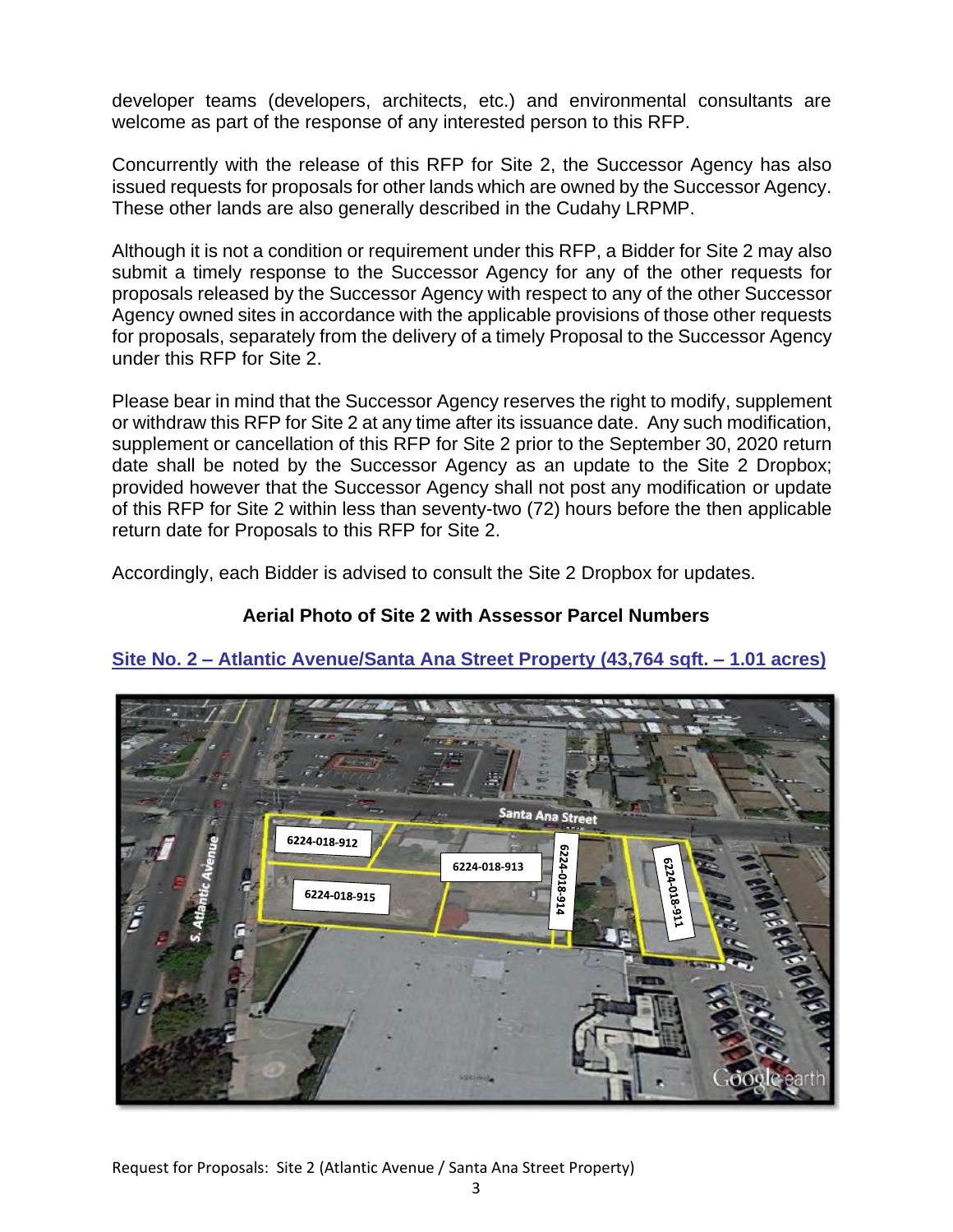

## **Assessor Map Book Page**

#### **Site 2 Description**

The Property as depicted in the photographs and maps, below, is located near the intersection of Atlantic Avenue and Santa Ana Street. The Property includes five (5) contiguous assessor parcels of land. The Property is approximately 43,764 square feet, 1.01 acres in size and is designated as "Entertainment (E) Zone" on the City of Cudahy General Plan and zoning.

These properties are located within the **Entertainment (E) Zone**. The General Plan Land Use Designation is Entertainment, which is one of the General Plan's mixed-use land use designations and is located within the *Entertainment Subdistrict* of the Atlantic Avenue District. Mixed-use development opportunities offer opportunities for people to live close to activity centers and transit stops, with an emphasis on walkability with the ability to walk to neighborhood stores and park, to enjoy indoor and outdoor entertainment close to home, and to experience vibrant pedestrian districts.

According to the General Plan, the Entertainment designation accommodates large-scale entertainment uses that attract patrons from Cudahy, surrounding communities, and the subregion. All uses must be designed to provide pedestrian interest and accessibility along Atlantic Avenue, with vehicular access and parking located to the rear of the parcels. Active open spaces and paseos will link the entertainment uses and enhance the pedestrian experience. Residential uses may occur only in a mixed-use setting where the residential units are on upper floors.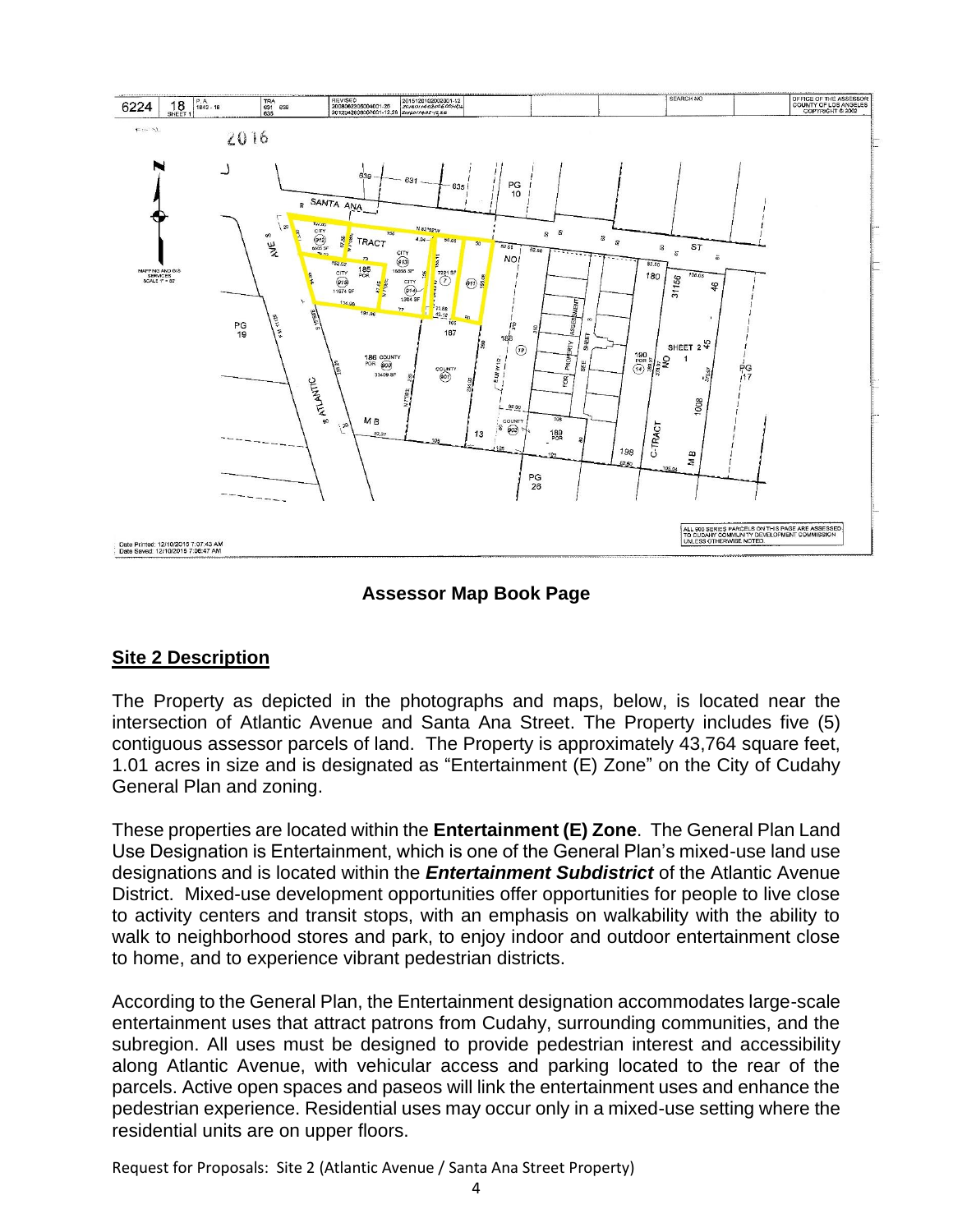The Entertainment designation provides opportunities for retail, theaters, restaurants, commercial recreation, gaming, dining, brew pubs and wineries, residential, lodging, and similar business activities. Secondary office uses and residential may be accommodated on upper floors, adding to the economic diversity of the area. Horizontal mixed-use is allowed, although residential buildings must not have frontage on Atlantic Avenue. Open spaces are primarily public and urban in nature, with extra emphasis on high-quality public spaces. Uses specifically prohibited include stand-alone residential, automotive maintenance and garages, light industrial, manufacturing, warehousing, mini-storage, and trucking and transportation-related uses.

Table 20.20-1 of the Zoning Code identifies the permitted and conditionally permitted uses within the Entertainment Zone.

Tables LU-3 summarize the general development standards for nonresidential/mixeduse/entertainment categories.

| <b>Designation</b>          | <b>Maximum Floor Area</b><br><b>Ratio</b> | <b>Maximum Density****</b> | <b>Story Limit</b> |  |  |
|-----------------------------|-------------------------------------------|----------------------------|--------------------|--|--|
| <b>Mixed Use-Commercial</b> |                                           |                            |                    |  |  |
| Commercial + Residential    | 1.0                                       | $40$ du/ac                 | $4 + 2*$           |  |  |
| <b>Commercial Only</b>      | 0.75                                      | --                         | $\overline{4}$     |  |  |
| <b>Residential Only</b>     |                                           | $30$ du/ac                 | 3                  |  |  |
| <b>Mixed Use-Civic</b>      |                                           |                            |                    |  |  |
| Civic + Residential         | 1.5                                       | $40$ du/ac                 | $4 + 1$ **         |  |  |
| Civic + Commercial          | 1.75                                      | $- -$                      | $4 + 1$ **         |  |  |
| <b>Civic Only</b>           | 1.75                                      | --                         | $4 + 1$ **         |  |  |
| <b>Residential Only</b>     | --                                        | $30$ du/ac                 | $4 + 1$ **         |  |  |
| <b>Commercial Only</b>      | 1.25                                      |                            | $4 + 1$ **         |  |  |
| <b>Entertainment</b>        |                                           |                            |                    |  |  |
| Entertainment + Residential | 2.0                                       | $40$ du/ac                 | $4 + 4$ ***        |  |  |
| <b>Entertainment Only</b>   | 2.0                                       |                            | $4 + 4$ ***        |  |  |

# Table LU-3: General Development Standards, Mixed Use

*Notes:*

*\*Up to two additional floors with the provision of community benefits and City Council approval*

*\*\*Up to one additional floor with the provision of community benefits and City Council* approval

*\*\*\*Up to four additional floors for designated uses (e.g., hotel) with the provision of community benefits and City Council approval*

*\*\*\*\*Density Bonus Provisions – If proposing to commit to a level of affordability, the maximum allowable density may be increased according to the provisions set forth in the State Density bonus Law.*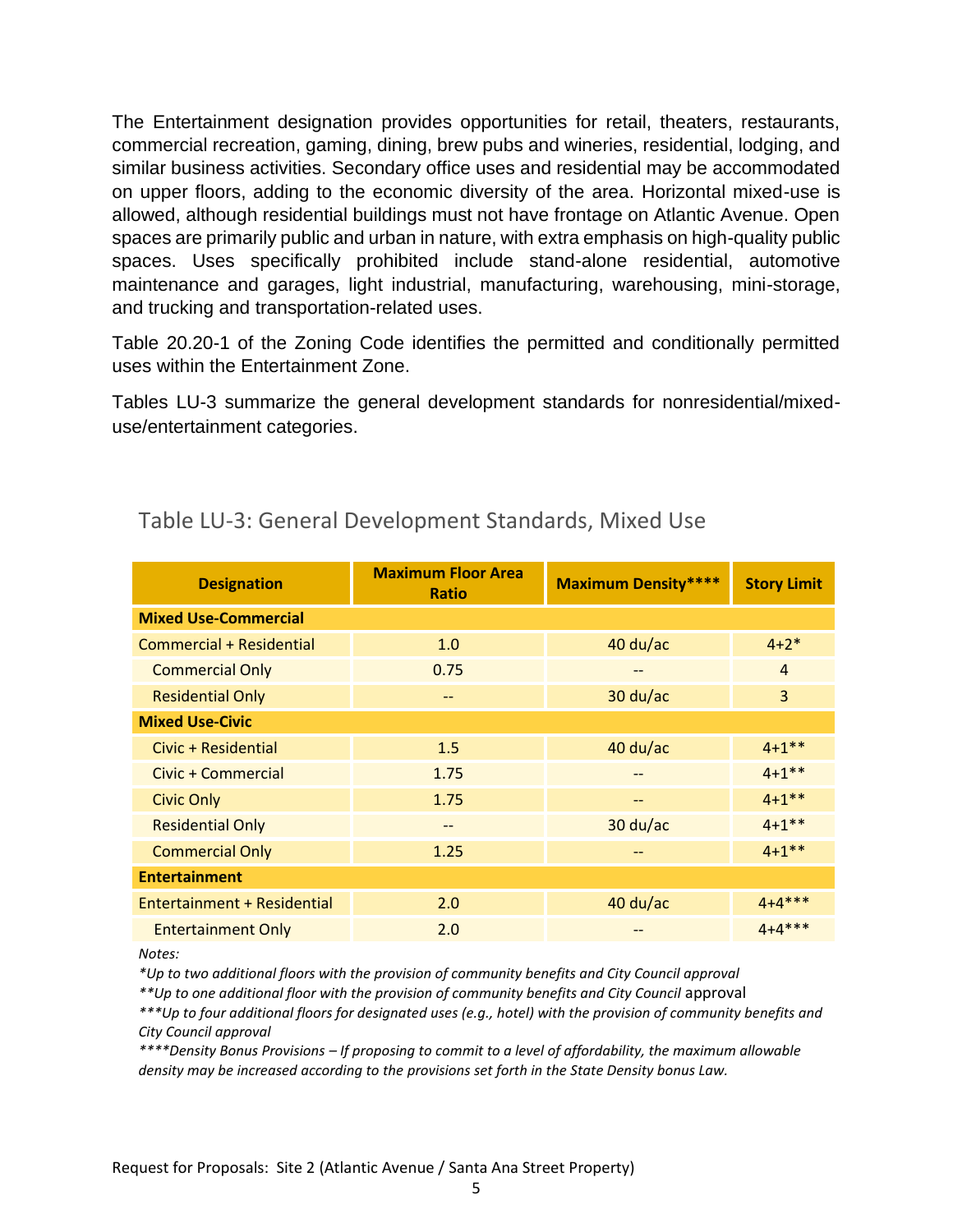# **Atlantic Avenue District**

Opportunity sites 1,2,4,5, and 6 are located in what is called the **Atlantic Avenue District**. Atlantic Avenue is the primary north/south roadway in Cudahy and the center of economic activity. The Atlantic Avenue corridor will evolve into a grand boulevard, with renewed importance and improved quality of development and businesses. The physical character of the streetscape will be transformed to create pleasant pedestrian linkages between the neighborhoods and Cudahy's business districts. New development will emphasize pedestrian orientation in both site and building design, with active street frontages, well-scaled and designed buildings, and engaging outdoor spaces. New street tree plantings, widened sidewalks, and pedestrian-scaled lighting will transform the public streetscape to create a "great street" experience that communicates the spirit of Cudahy.

The District is made up of 3 distinct Subdistricts. Each of these subdistricts have their own unique character and identity. Harnessing the corridor's economic potential by creating three distinct and connected subdistricts will allow for the creation of vibrant, pedestrian-friendly places. Each of the subdistricts will have inviting spaces that spur social interaction and encourage visitors to local businesses. While the subdistricts are distinct, complementary urban design themes and characteristics will tie them together as a uniquely identifiable central corridor. Along the Atlantic Avenue corridor, mixed-use activity centers will be pedestrian-friendly focal points for residents and businesses, linked by a bicycle and pedestrian pathway system.

The character of each district/subdistrict is described below.

# **Town Center subdistrict**

The Town Center Subdistrict is Cudahy's "living room," serving as the governmental and cultural hub. It is located immediately south of the Commercial Core and continues south to Santa Ana Street. Residents and visitors will congregate in the Town Center for business and pleasure. On warm evenings, residents can gather in the public plazas, socialize with friends and neighbors, and listen to music playing on the community stage. During the day, the Town Center will be active with people conducting business or visiting the library or post office. The City Hall, Cudahy branch library, Los Angeles County's Sheriff substation, USPS post office, and other civic uses will all be located within the Town Center Subdistrict. The Town Center will feature community gathering places such as public plazas, an amphitheater, art venues, community gardens, and urban green space.

# **Entertainment Subdistrict**

The Entertainment Subdistrict features local and subregional activities such as movie and live performance theaters, a bowling alley, a skating rink, and restaurants. The Entertainment Subdistrict's proximity to the planned South Gate Eco-Rapid transit station and the nearby freeway allows for the development of regional entertainment destinations, such as a casino and hotel. The entertainment uses will be reinforced by supportive uses, including shopping, restaurants, and commercial recreation. Residential uses on upper floors or in adjacent buildings will contribute to the vibrancy and diversity of the area. Public open spaces will have urban design features compatible with this higher-intensity activity area.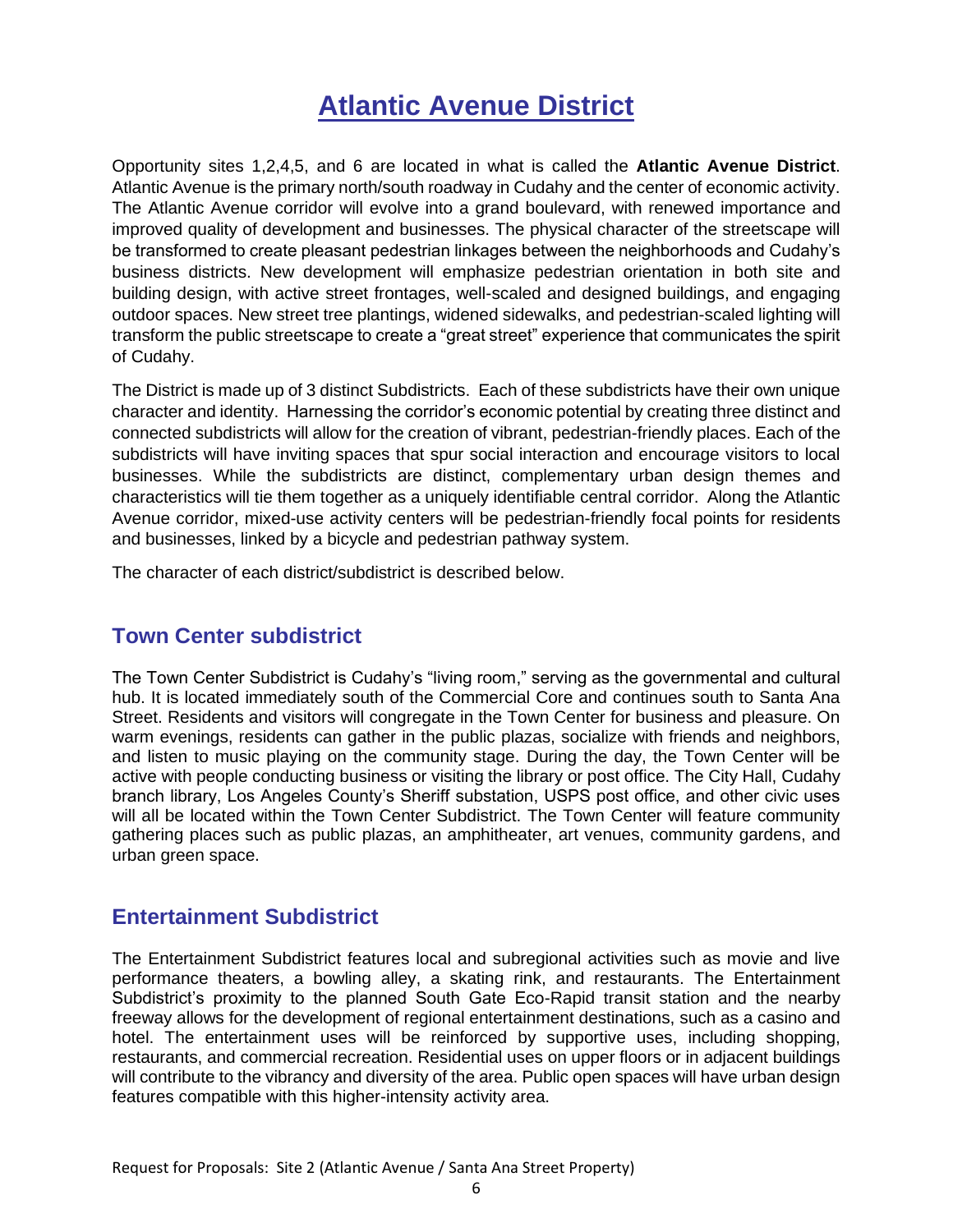# **Site 2 Valuation**

In 2015 the Property was valued at \$1,975,000 as indicated in the Cudahy LRPMP. A current Successor Agency market value appraisal report for the Property indicates a April 9, 2020 valuation of the Property at \$3,485,000, assuming for the purposes of such current calendar year 2020 valuation appraisal, that the Property has no adverse environmental condition which could affect such market valuation and that the potential economic effect of the COVID-19 Pandemic was also not considered in such valuation of Site 2. A copy of the April 9, 2020, appraisal report for the Property has been posted to the Site 2 Dropbox and may be reviewed by each Bidder.

The Property currently generates annual income from the Tire Shop on the Property. For additional information concerning the current rent and occupancy on Site 2, each Bidder is advised to consult the Site 2 Dropbox.

#### **Building and Parcel Information**

The following table describes existing improvements on Site 2:

| <b>APN</b> |                  | <b>Address</b>             | Type                   | Approximate |
|------------|------------------|----------------------------|------------------------|-------------|
|            |                  |                            |                        | Sq. Footage |
|            | APN 6224-018-911 | 4734 Santa Ana Street      | <b>Duplex</b>          | 2,344       |
|            | APN 6224-018-915 | 8110 South Atlantic Avenue | <b>Commercial Land</b> |             |
|            | APN 6224-018-912 | 8100 South Atlantic Avenue | <b>Tire Shop</b>       | 1,772       |
|            | APN 6224-018-914 | 0000 Santa Ana Street      | <b>Commercial Land</b> |             |
|            | APN 6224-018-913 | 4720 Santa Ana Street      | 9 Residence Units      | 3,236       |

# **STREET LEVEL PHOTOS OF THE PROPERTY**



8110 South Atlantic Ave. Front gated area of the land.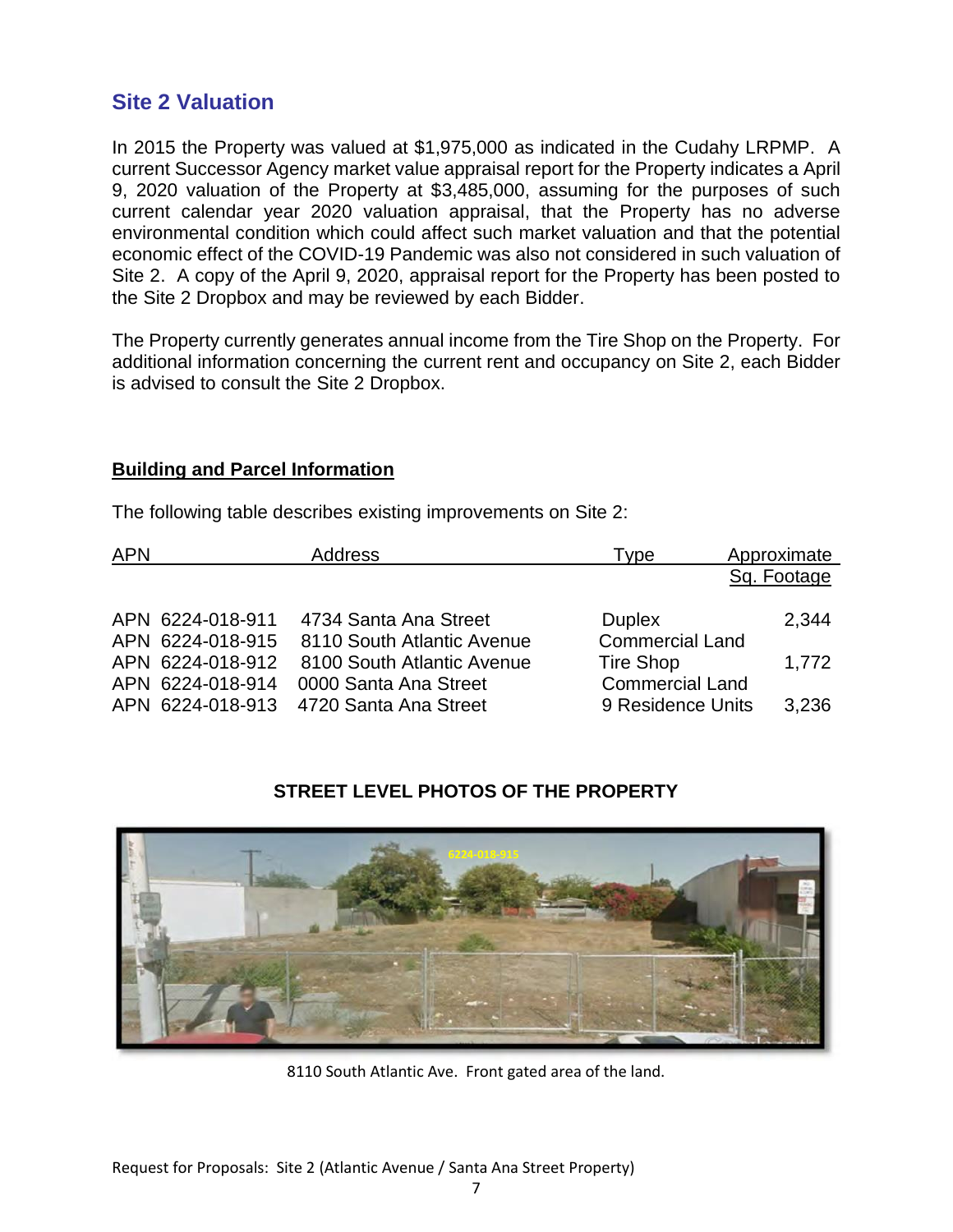

Cross streets: 8100 South Atlantic Avenue and Santa Ana Street



Front of 4720 Santa Ana Street residence



Photograph of Duplex residence on 4734 Santa Ana Street

#### **Environmental Condition of Site 2**

A "Phase I Environmental Site Assessment Report" was prepared for the Successor Agency in August 2015 with respect to the Property (the "Site 2 Phase I Report"). A copy of the Site 2 Phase I Report may be viewed by each Bidder at the Site 2 Dropbox. In brief summary, the Site 2 Phase I Report concluded that:

• The eastern parcel was developed for agricultural purposes as early as 1923. By 1938, the western parcel was redeveloped with a residential structure. By 1963, two additional residential structures were erected on the parcel. The subject property has remained in this configuration to the present.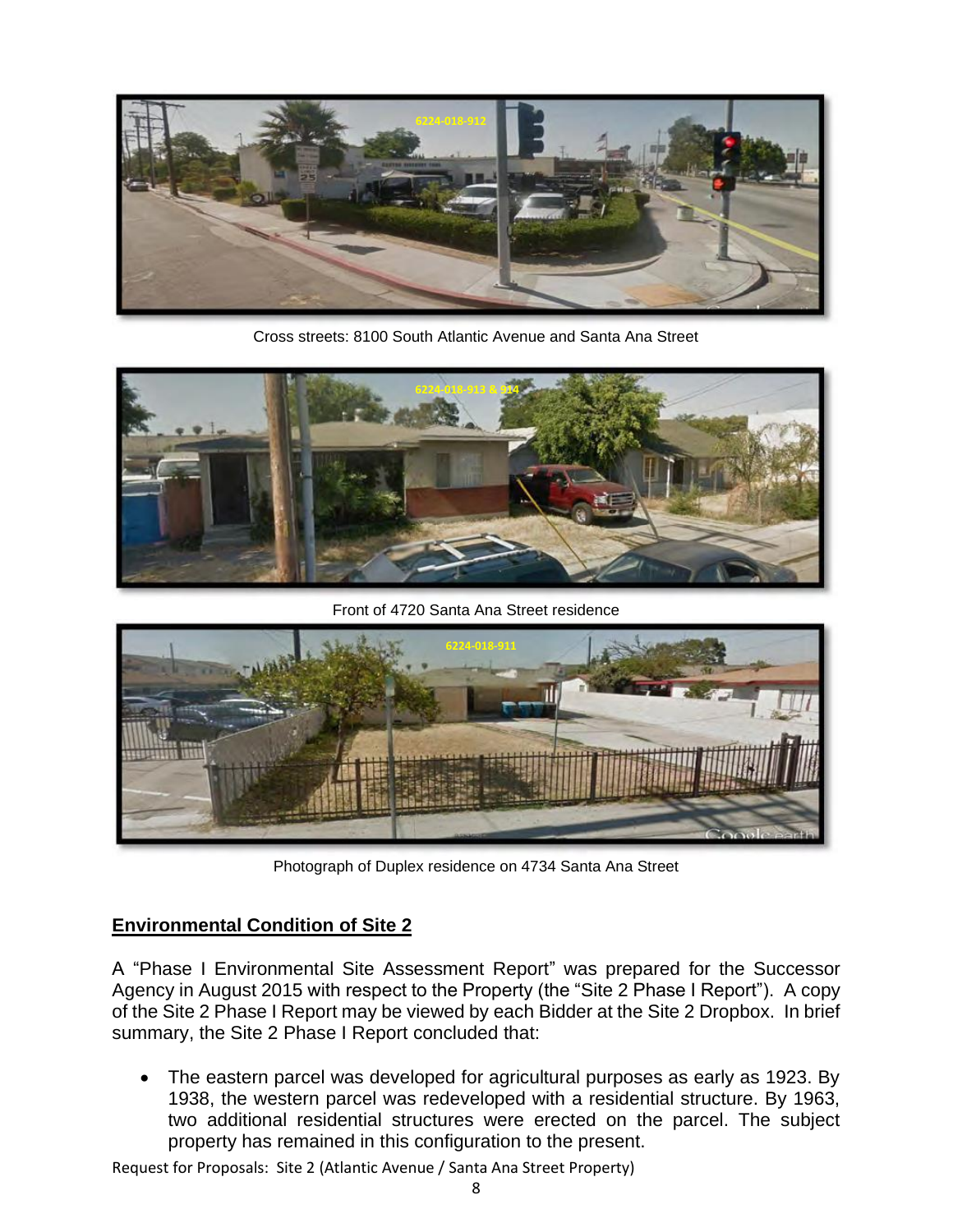- The subject property was historically used for agricultural purposes from sometimes prior to 1923 to at least 1928. There is a potential that agricultural chemicals, such as pesticides, herbicides and fertilizers, were used on-site. However, the Andersen Environmental report mentions that a risk to human health of the environment based on the historical agriculture use of the site is unlikely.
- At the location of 8100 South Atlantic Avenue from sometime prior to 1939 to 1986, a gasoline service station structure was at the site. The gasoline station structure was demolished and redeveloped with a new structure in 1977. It is Andersen Environmental's professional opinion that the associated underground storage tank system remained in the same location during this redevelopment due to the location of the concrete UST pad. Five underground storage tanks (USTs) were removed in 1986. Please refer to the Environmental Data Search section on the of the Andersen Environmental report.

For additional information about the environmental condition of the Property and the recommendations of the consultant who prepared the Site 2 Phase I Report regarding these conditions, each Bidder is referred to the Site 2 Phase I Report.

Neither the Successor Agency, the City of Cudahy in its capacity as the local entitlement jurisdiction for the development, use and operation of Site 2 or the Oversight Board make any representation or warranty to any Bidder about the accuracy or completeness of the information concerning Site 2 which is in the possession or known by these entities or their officers, employees or agents.

The information for Site 2 which is available for inspection on the Site 2 Dropbox including the Site 2 Phase I Report, if offered for general informational guidance only. Any use or reliance upon the information, assessments or conditions described in this RFP, the Site 2 Dropbox, including the Site 2 Phase I Report shall be at the sole liability of the Bidder. Each Bidder assumes the responsibility to undertake its own due diligence investigation concerning Site 2, both prior to the submission to any Proposal to the Successor Agency or after the time that such a Proposal may, at the sole and absolute discretion of the Successor Agency be accepted for further consideration and action.

## **SUBMITTAL REQUIREMENTS FOR A PROPOSAL BY ANY BIDDER FOR SITE 2**

The Proposal of each Bidder for Site 2 is sometimes referred to herein as a Bid and each Proposal or Bid delivered to the Successor Agency by a Bidder must include the following information:

1. *Description of Bidder Team.* A suitably detailed description of the Bidder, including the role of each organization and/or team member; as applicable. Brief resumes for each principal of the team, and a single point of contact information for the Bidder may be included.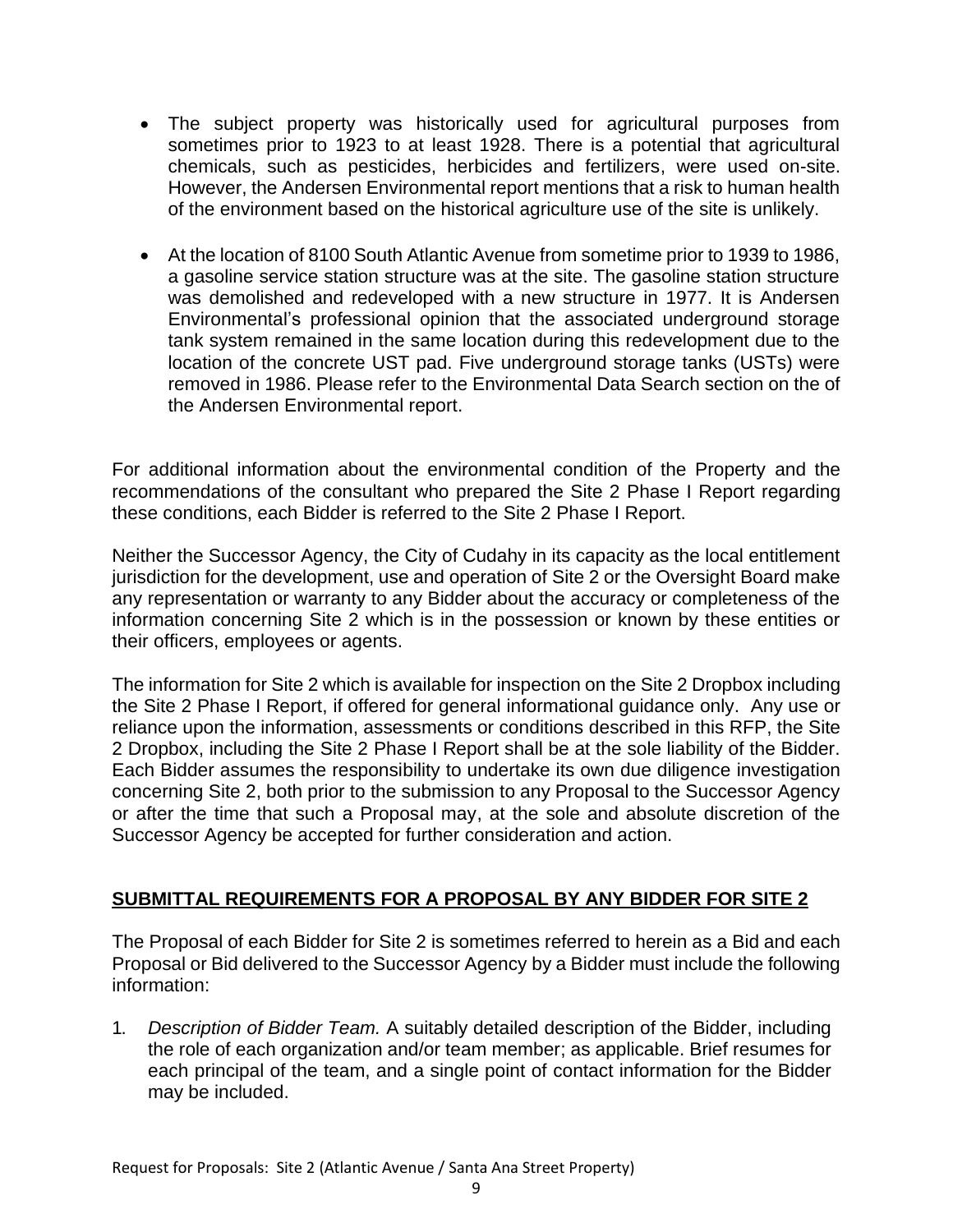- 2. *Proposed Purchase Price and Conditions to Purchase.* An indication of the proposed purchase price payable by the Bidder to the Successor Agency in cash for the Property at the time of satisfaction of all of the other terms and conditions of the Bidder for the purchase of the Property. The Proposal should include a suitably detailed description of each term and condition required by the Bidder for the completion of its purchase of Site 2.
- 3. *Proposed Scope of Bidder Due Diligence, and Acquisition Closing Terms.* A suitably detailed description of (i) the Bidder's proposed scope and timeline for the completion of its due diligence investigation of the Property, if any; (ii) the type of development entitlement, if any, which the Bidder may seek to obtain for the Property from the City of Cudahy in its land development regulatory capacity; and (iii) other Property acquisition closing terms required by the Bidder as a condition to the purchase the Property from the Successor Agency.
- 4. *Experience.* A suitably detailed description of the land development experience of the Bidder including the development of mixed use urban commercial and residential projects on development sites comparable to the Property.
- 5. *Proposed Remediation Investigation Work for the Property*. This component should include a timeline and general description of the scope of Property remedial investigation work which the Bidder believes may be indicated for Site 2 following the execution of an "Exclusive Negotiation Agreement" or "Purchase and Sale Agreement" by the Bidder and the Successor Agency, as described below.
- 6. *Financial Qualifications.* The provision of clear evidence of financial resources of the Bidder to undertake the acquisition of the Property.
- 7. *Other Information.* Bidder may provide other descriptive material not to exceed five (5) pages in length, as the Bidder deems appropriate. No building elevations or site improvement plan concepts need to be submitted as part of the RFP in order for the RFP to receive consideration by the governing board of the Successor Agency.

In general, the Successor Agency does not believe that a Bid (exclusive of any financial information or development concept drawings) needs to exceed more than a total of twenty (20) pages of text.

## **SUCCESSOR AGENCY GOVERNING BOARD SELECTION PROCESS**

After the delivery date for the Successor Agency's receipt of Bids has occurred -- currently set for no later than 5:00 PM on Wednesday, September 30, 2020 -- the governing board of the Successor Agency will review each Bid as received. Such review of Bids by the governing board of the Successor Agency shall occur at duly noticed regular or special meetings of the Successor Agency. The determination of the Successor Agency to authorize the preparation of an Exclusive Negotiation Agreement or Purchase and Sale Agreement for the Proposal of a particular Bidder shall be publicly announced at such a regular or special meeting of the Successor Agency at which such direction is given to Successor Agency staff.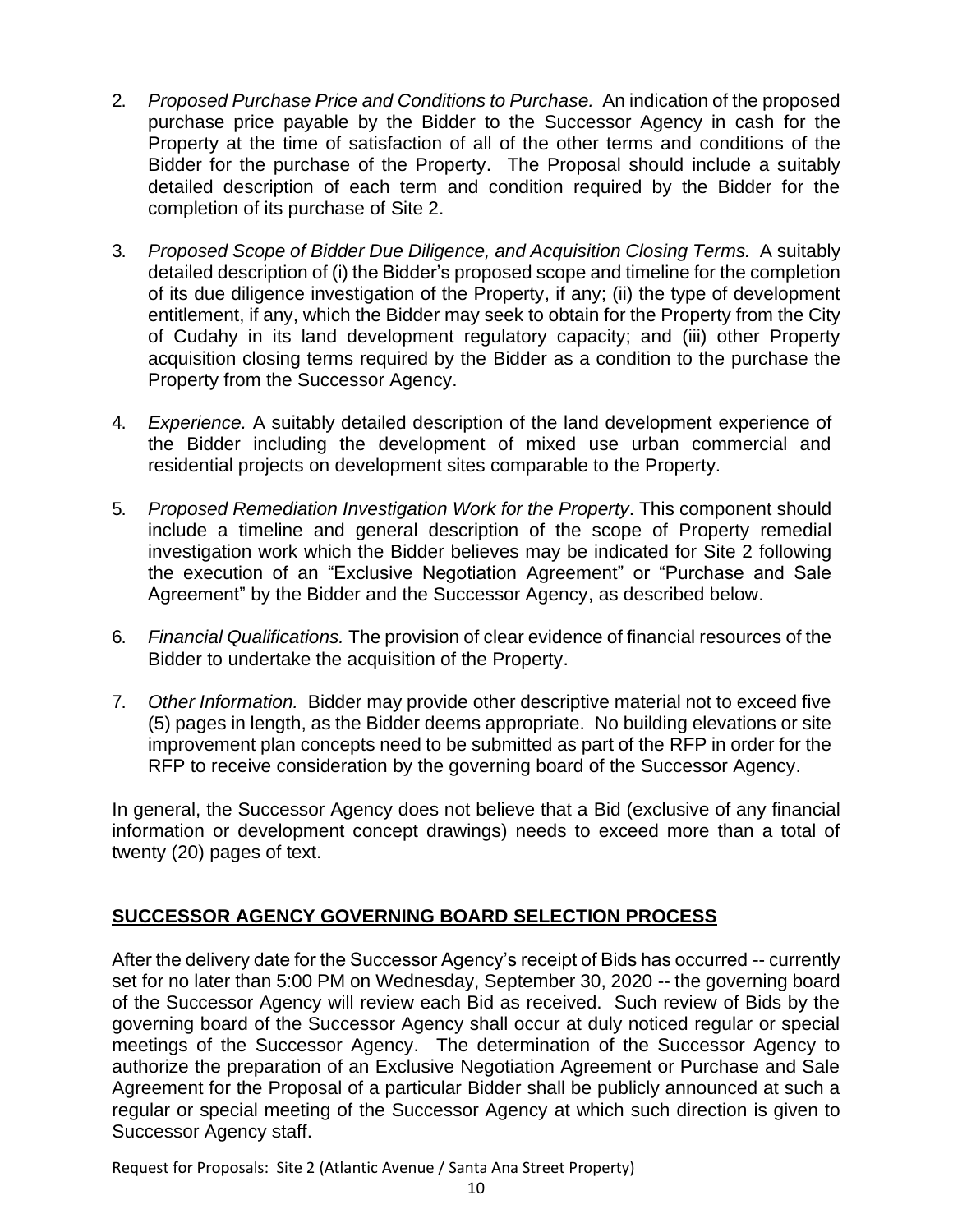The governing board of the Successor Agency may in its sole discretion direct that one or more of its members confer with City staff regarding the review and evaluation of one or more Bids, for consideration by the governing board of the Successor Agency.

At the time of issuance of this RFP, the Successor Agency believes that its evaluation process for consideration of each Proposal which it may receive for Site 2, could require between two (2) and three (3) weeks of time to complete. However, each Bidder for Site 2 who has submitted a timely Proposal will be given written notice by email or other means at least twenty-four (24) hours in advance of any meeting of the Successor Agency at which the Proposal of such Bidder will be considered by the governing board of the Successor Agency.

# **SELECTION CRITERIA**

In its evaluation of Proposals, the Successor Agency will consider the responsiveness of each Proposal based upon the weight of the factors described below.

| Proposed<br>purchase price<br>for Site 2 | Proposed purchase price payable to the<br>Successor Agency in cash by the Bidder upon<br>satisfaction of the terms and conditions set forth<br>in the Bidder's Proposal.                                                                                                                 | up to<br>50<br>points |
|------------------------------------------|------------------------------------------------------------------------------------------------------------------------------------------------------------------------------------------------------------------------------------------------------------------------------------------|-----------------------|
| Financial capacity                       | An indication of financial resources to perform<br>the due diligence described by the Bidder in its<br>Proposal.                                                                                                                                                                         | up to<br>15<br>points |
| <b>Bidder</b><br>experience              | The Bidder's previous experience related to the<br>acquisition and development of comparable<br>lands.                                                                                                                                                                                   | up to<br>15<br>points |
| Overall<br>presentation of<br>Proposal   | The overall quality of the presentation of the<br>Proposal in light of the goals of the Successor<br>Agency to realize the highest feasible value<br>from the sale of the Property and the benefit to<br>the community associated with the disposition<br>of the Property to the Bidder. | up to<br>20<br>points |

The Successor Agency reserves its discretion to allocate points to each Proposal for the purpose of selecting a single Bidder to purchase Site 2 based upon an average of the points assigned to each Proposal by each member of the governing board in the sole and absolute discretion of each such member of the governing board. Please bear in mind that the members of the governing board of the Successor Agency reserve the discretion to reject any Proposal submitted to them by a Bidder for any reason and/or make no public announcement of the score assigned by the Successor Agency to any Proposal.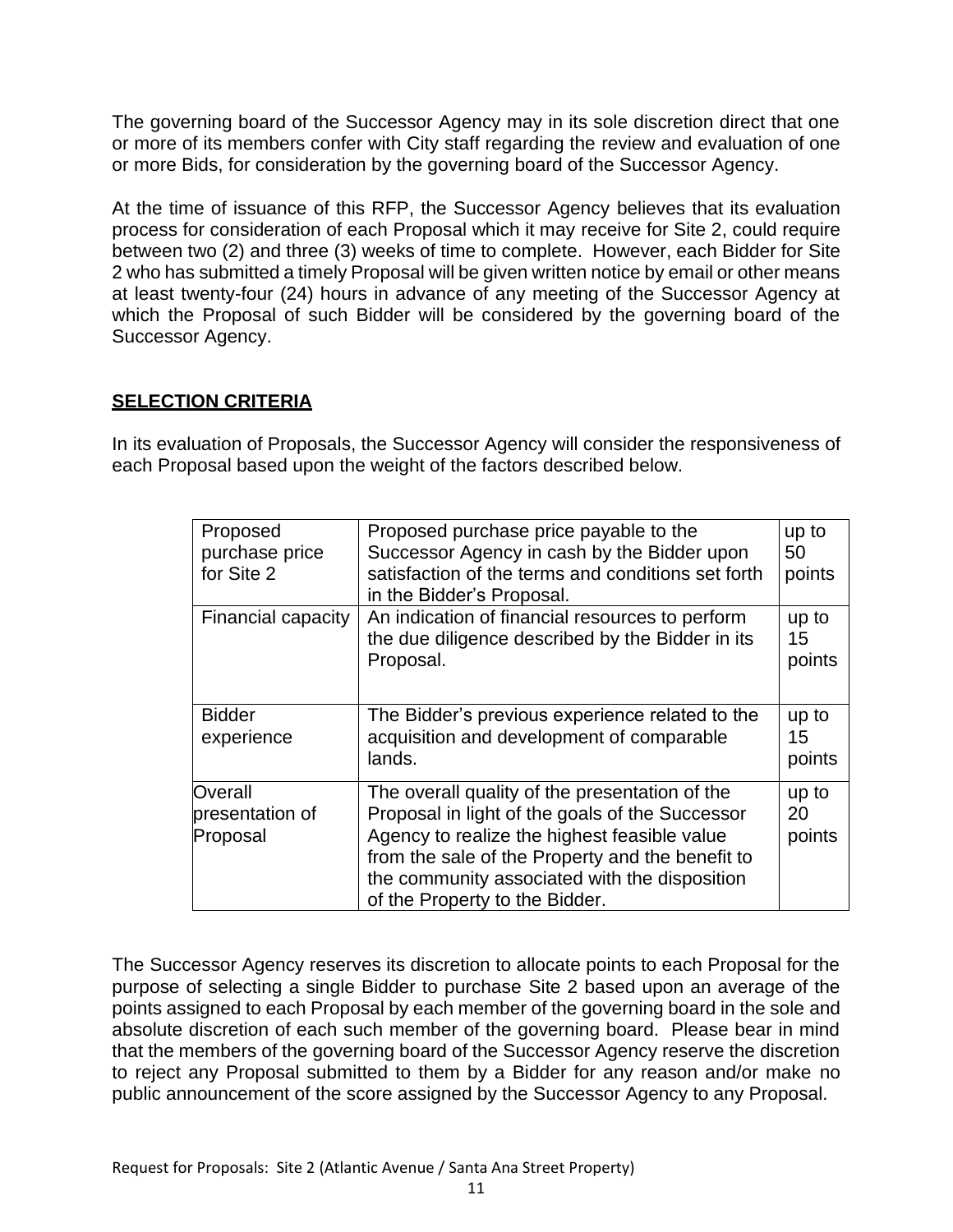The final selection of the most responsive Bidder for Site 2 is the sole responsibility of the governing board of the Successor Agency; provided however, that each Bidder is advised that the Oversight Board reserves its separate discretion to approve or disapprove the final terms of the disposition of Site 2 to a Bidder designated by the Successor Agency in accordance with applicable redevelopment dissolution law.

As promptly as feasible, but in no case longer than five (5) business days following the designation of the successful Bidder for Site 2 by the governing board of the Successor Agency, as evidenced by the adoption of a motion or a resolution of the governing board of the Successor Agency, the successful Bidder and the Successor Agency shall jointly complete the preparation of an "Exclusive Negotiation Agreement" or a "Purchase and Sale Agreement," as applicable, for final ratification and approval by separate resolution of the governing board of the Successor Agency. The City of Cudahy shall not be a party to either an Exclusive Negotiation Agreement or a Purchase and Sale Agreement.

The execution of the Exclusive Negotiation Agreement or a Purchase and Sale Agreement by and between the Successor Agency and the successful Bidder shall confer no legal interest in the Property on the Bidder and does not limit the independent regulatory power of the City of Cudahy to approve or disapprove or conditionally approve any particular development entitlement for the Property which the Bidder may seek to obtain as a condition to the completion of its purchase of the Property. An Exclusive Negotiation Agreement may set forth the framework for the mutual negotiation and approval by the successful Bidder and the Successor Agency of the specific terms of a potential purchase and sale agreement, by and between the successful Bidder and the Successor Agency for Site 2. The general form of such an Exclusive Negotiation Agreement may be inspected by each Bidder prior to the submission of its Proposal to the Successor Agency at the Site 2 Dropbox.

In the alternative, a Bidder may propose to execute a Purchase and Sale Agreement for the purchase of Site 2, and if so, a draft of the proposed form of such a Purchase and Sale Agreement shall be included in the Bidder's Proposal.

In the event that the Bidder and the Successor Agency may fail for any reason to jointly execute an Exclusive Negotiation Agreement within five (5) business days or in the alternative a Purchase and Sale Agreement within ten (10) calendar days following the adoption by the governing board of the Successor Agency motion or resolution designating the successful Bidder for any reason, the Successor Agency may thereafter make other arrangements to dispose of the Property to another person or entity, including another Bidder, in the sole and absolute discretion of the governing board of the Successor Agency.

Please submit all questions as it relates to this RFP for Site 2 in writing to Mr. Sal Lopez, Cudahy Community Development Director, at [RFPinfo@cityofcudahyca.gov.](mailto:RFPinfo@cityofcudahyca.gov) An answer to each question submitted to Mr. Lopez by email will be posted to the Site 2 Dropbox as promptly as feasible; provided however that the Successor Agency shall not respond to any question from a Bidder submitted later than five (5) calendar days before the scheduled return date for all Proposals for Site 2. Bidders are advised that all Successor Agency and City staff have been informed to refer Bidders with questions concerning the RFP process to Mr. Sal Lopez.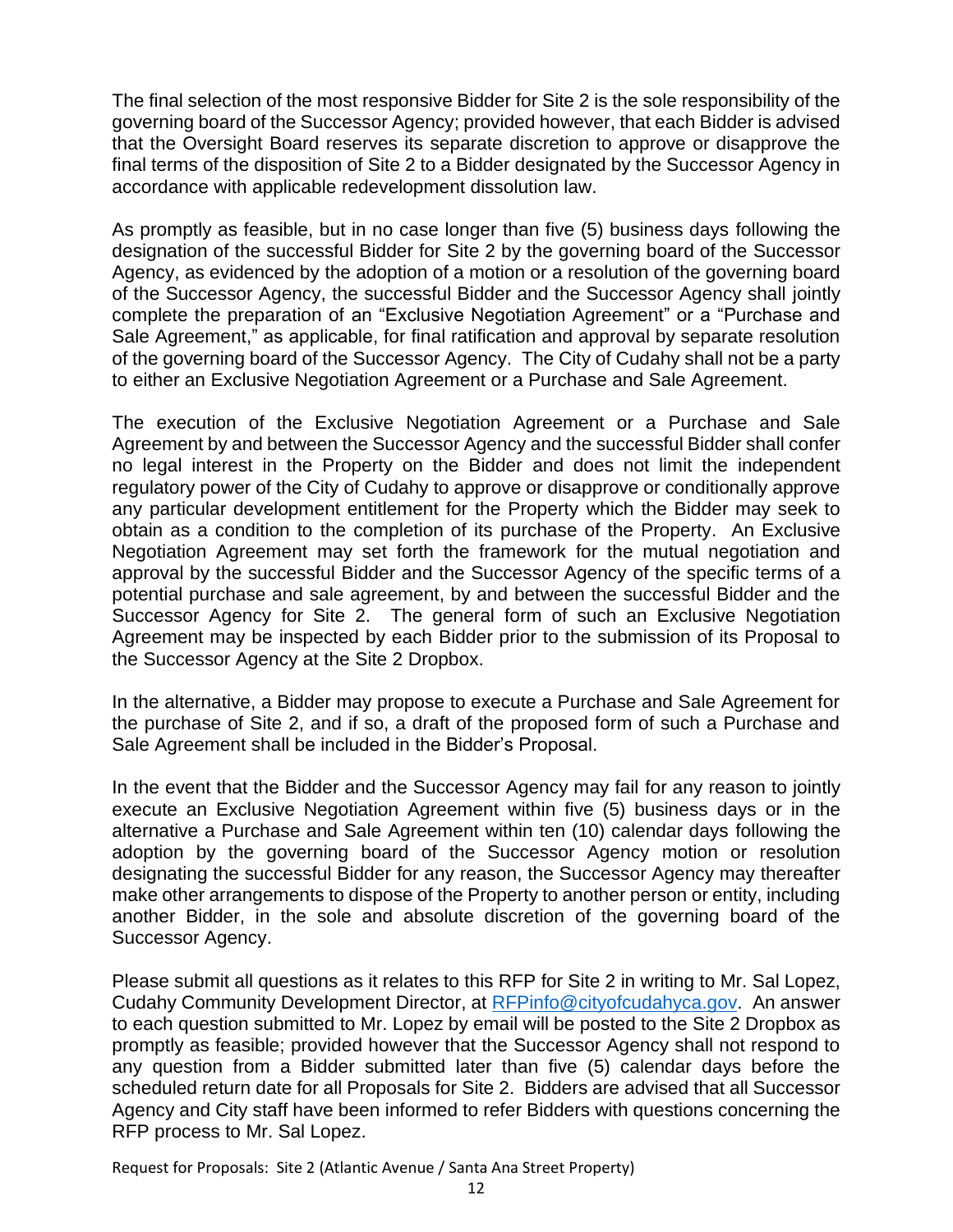**All RFPs must be submitted to the Successor Agency by means of electronic delivery to the Site 2 Dropbox by no later than 5:00 PM on September 30, 2020.**

All RFP's must be submitted to the Site 2 Dropbox as one (1) combined PDF file.

#### **NOTICE: NO PROPOSAL FOR SITE 2 WILL BE ACCEPTED BY THE SUCCESSOR AGENCY AFTER THE DATE AND TIME INDICATED ABOVE, OR BY THE DATE AND TIME AS MAY BE MODIFIED BY A SUPPLEMENTAL NOTICE OF THE SUCCESSOR AGENCY AS POSTED TO THE SITE 2 DROPBOX.**

## **GENERAL CONDITIONS**

Issuance of this RFP does not obligate the Successor Agency to complete the RFP process as described above or to select a Bidder for the entry into an Exclusive Negotiation Agreement or a Purchase and Sale Agreement for the Property, nor shall the Successor Agency, or the City of Cudahy or the County Oversight Board be liable for any cost incurred by the Bidder in the preparation and submittal of a Proposal to the Successor Agency.

An incomplete Proposal that does not conform to the requirements specified herein may not be given further considered by the Successor Agency. The act of submitting an RFP to the Successor Agency in response to this RFP for Site 2 is a covenant and warranty by the Bidder that it has read the Site 2 Proposal and understands all the requirements and conditions related to the delivery of its Proposal to the Site 2 Dropbox.

The Successor Agency reserves the right in its sole discretion to:

- modify or cancel the selection process for Bidders or modify the schedule of this RFP at any time;
- waive minor irregularities in the responsiveness of one or more Proposals to the RFP;
- reject all Proposals or Bids after delivery to the Successor Agency, and to seek new responses by other means acceptable to the Successor Agency when it is in the best interest of the Successor Agency to do so;
- seek clarification or additional information from any Bidder after the return date for Proposals as the Successor Agency deems appropriate during the course of its evaluation of any RFP for Site 2.

Subject to the availability of City or Successor Agency staff to accompany one or more Bidders for an escorted on-site inspection of Site 2, each Bidder may schedule with Mr. Lopez, the conduct of a limited on-site inspection of the Property prior to the last day for the submission of questions by Bidders to the Successor Agency. Any such escorted onsite inspection of the Property shall be conducted at the sole cost and expense of the Bidder. Any such escorted on-site inspection of the Property may be further conditioned upon the execution by the Bidder of a license agreement authorizing limited entry in a form approved by the Successor Agency.